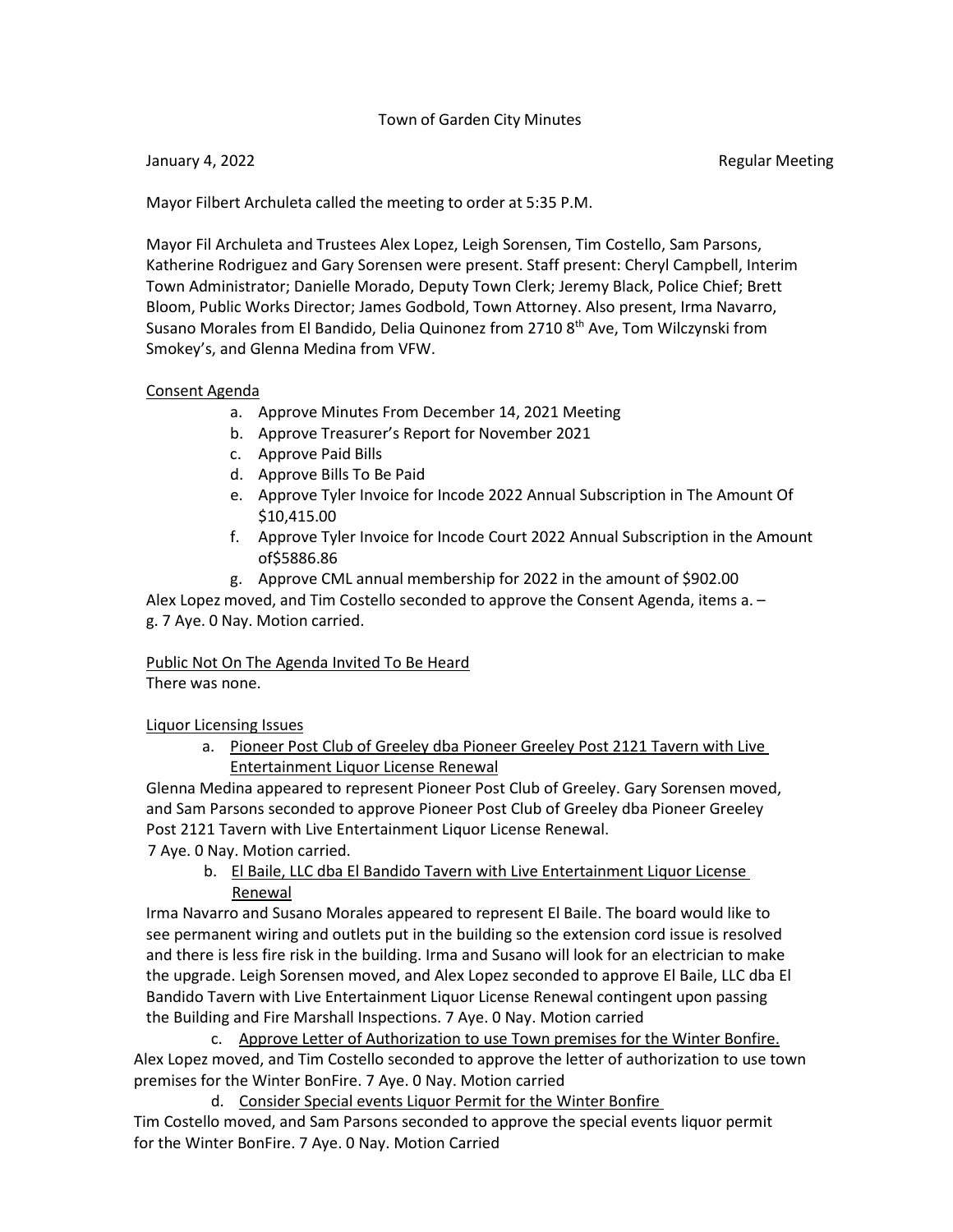# Marijuana Licensing Issues

a. Cannabis Care Wellness Center, LLC dba Smokey's Retail Marijuana Facility Permit RL-2515-22 Renewal at 2515  $7<sup>th</sup>$  Ave Garden City, CO

Tom Wilczynski appeared to represent Smokey's. Leigh Sorensen moved, and Tim Costello seconded to approve Cannabis Care Wellness Center, LLC dba Smokey's Retail Marijuana Facility Permit RL-2515-22 Renewal at 2515 7th Ave Garden City, CO. 7 Aye. 0 Nay. Motion carried.

b. Cannabis Care Wellness Center, LLC dba Smokey's Retail Marijuana Facility Permit MCF-2515-22 Renewal at 2515 7th Ave Garden City, CO

Tom Wilczynski appeared to represent Smokey's. Alex Lopez moved, and Tim Costello seconded to approve Cannabis Care Wellness Center, LLC dba Smokey's Retail Marijuana Facility Permit MCF-2515-22 Renewal at 2515 7th Ave Garden City, CO. 7 Aye. 0 Nay. Motion carried.

## Residential Revitalization Grant For Delia Quinonez in The Amount of \$3,000.00

Sam Parsons moved, and Alex Lopez seconded to approve the Residential Revitalization Grant for Delia Quinonez in the Amount of \$3,000.00. 7 Aye. 0 Nay. Motion carried.

## Consider Designation Of Posting And Publishing Locations For 2022

Tim Costello moved, and Alex Lopez seconded to leave the designated posting and publishing location on the marquee located on the west side of Town Hall and the Greeley Tribune for 2022. 7 Aye. 0 Nay. Motion carried.

# Adopt Resolutions

a. Adopt Resolution 01-2022 A Resolution Extending The Town Of Garden City's Commercial Revitalization Grant Program For 2022

Alex Lopez moved, and Sam Parsons seconded to adopt Resolution 01-2022 A Resolution Extending The Town Of Garden City's Commercial Revitalization Grant Program For 2022. Gary Sorensen-Yes, Alex Lopez-Yes, Fil Archuleta-Yes, Leigh Sorensen-Yes, Sam Parsons-Yes, Tim Costello-Yes, Katherine Rodriguez-Yes. 7 Aye. 0 Nay. Motion carried. Resolution adopted.

b. Adopt Resolution 02-2022 A Resolution Extending The Town Of Garden City's Single Family Residential Revitalization Grant Program For 2022

Gary Sorensen moved, and Sam Parsons seconded to b. Adopt Resolution 02-2022 A Resolution Extending The Town Of Garden City's Single Family Residential Revitalization Grant Program For 2022. Leigh Sorensen-Yes, Alex Lopez-Yes, Tim Costello-yes, Fil Archuleta-Yes, Gary Sorensen-Yes, Katherine Rodriguez-Yes, Sam Parsons-Yes. 7 Aye. 0 Nay. Motion carried. Resolution adopted.

c. Adopt Resolution 03-2022 A Resolution Extending The Garden City Pavement Improvement Grant Program For 2022

Alex Lopez moved, and Sam Parsons seconded to adopt Resolution 03-2022 A Resolution Extending The Garden City Pavement Improvement Grant Program For 2022. Katherine Rodriguez-Yes, Gary Sorensen-Yes, Tim Costello-Yes, Leigh Sorensen-Yes, Sam Parsons-Yes, Alex Lopez-Yes, Fil Archuleta-Yes. 7 Aye. 0 Nay. Motion carried. Resolution adopted.

# d. Adopt Resolution 04-2022 A Resolution Extending The Garden City Residential Landscape Voucher Program for 2022

Alex Lopez moved, and Sam Parsons seconded to adopt Resolution 04-2022 A Resolution Extending The Garden City Residential Landscape Voucher Program for 2022. Sam Parsons-Yes, Fil Archuleta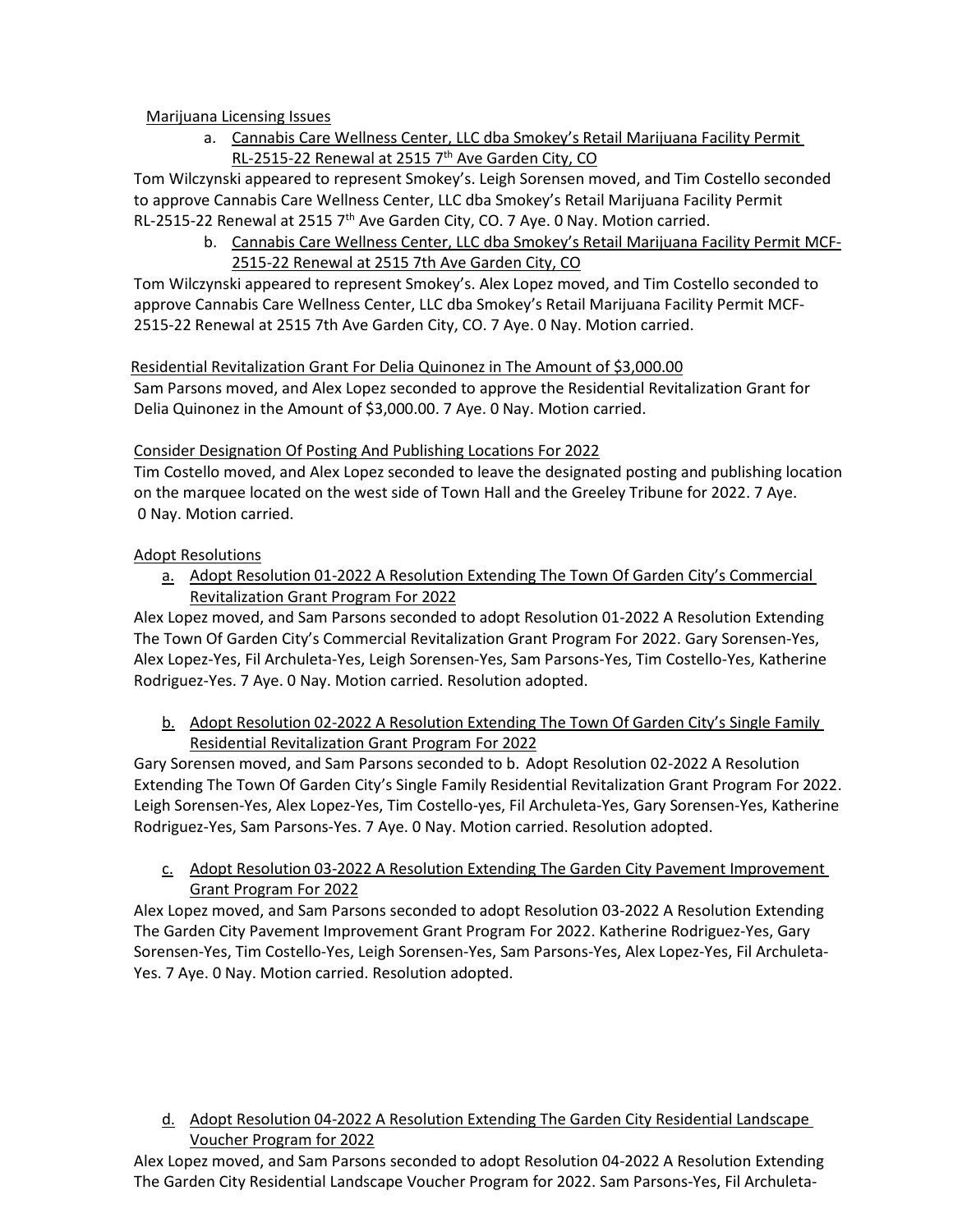Yes, Katherine Rodriguez-Yes, Gary Sorensen-Yes, Alex Sorensen, Tim Costello-Yes, Leigh Sorensen-Yes. 7 Aye. 0 Nay. Motion carried. Resolution adopted.

e. Adopt Resolution 05-2022 A Resolution Extending The Garden City's Residential Landscape Improvement and Water Rebate Program for 2022.

Sam Parsons moved, and Alex Lopez seconded to adopt Resolution 05-2022 A Resolution Extending The Garden City's Residential Landscape Improvement and Water Rebate Program for 2022. Tim Costello-Yes, Leigh Sorensen-Yes, Katherine Rodriguez-Yes, Fil Archuleta-Yes, Gary Sorensen-Yes, Alex Lopez-Yes, Sam Parsons-Yes. 7 Aye. 0 Nay. Motion carried. Resolution adopted.

f. Adopt Resolution 06-2022 A Resolution Extending The Garden City Fence Grant Program for 2022.

Tim Costello moved, and Gary Sorensen seconded to adopt Resolution 06-2022 A Resolution Extending The Garden City Fence Grant Program for 2022. Gary Sorensen-Yes, Tim Costello-Yes, Leigh Sorensen-Yes, Sam Parsons-yes, Fil Archuleta-Yes, Alex Lopez-Yes, Katherine Rodriguez-Yes. 7 Aye. 0 Nay. Motion carried. Resolution adopted.

g. Adopt Resolution 07-2022 A Resolution Extending The Garden City Tree Care and Removal Assistance Program for 2022.

Gary Sorensen moved, and Sam Parsons seconded to adopt Resolution 07-2022 A Resolution Extending The Garden City Tree Care and Removal Assistance Program for 2022. Katherine Rodriguez-Yes, Gary Sorensen-Yes, Tim Costello-Yes, Leigh Sorensen-Yes, Sam Parsons-Yes, Alex Lopez-Yes, Fil Archuleta-Yes. 7 Aye. 0 Nay. Motion carried. Resolution adopted.

## Approve 2022 Holiday Closure List

Leigh Sorensen moved, and Tim Costello seconded to approve the 2022 Holiday Closure List. 7 Aye. 0 Nay. Motion carried.

Local Liquor Licensing Authority Obligations and Responsibilities

Alex Lopez moved to go into Executive Session pursuant to 26-6-402(4)(b) for the purpose of obtaining legal advice. Leigh Sorensen seconded.

The Board went into Executive session at 6:15 PM.

Mayor Fil Archuleta announced the end of the Executive Session with the following statement: The time is now 7:20 PM, and the executive session has been concluded. The participants in the executive session were Trustees Tim Costello, Alex Lopez, Leigh Sorensen, Katherine Rodriguez, Sam Parsons, Gary Sorensen and myself; Mayor Fil Archuleta. Also present were Attorney James Godbold, Police Chief Jeremy Black, and Town Administrator Cheryl Campbell. For the record, if any person who participated in the executive session believes that any substantial discussion of any matters not included in the motion to go into executive session occurred during the executive session, or that any improper action occurred during the executive session in violation of the Open Meetings Law, I would ask that you state your concerns for the record.

Seeing none, the next agenda item is……

## Staff Reports

# a. Town Administrator Report

Cheryl Campbell, Interim Town Administrator reported that the 2020 audit final report has been postponed due to one of the auditors contracting Covid and the other taking paternity leave. We have started the conversion from the Tyler accounting system to QuickBooks. We are still deciding if